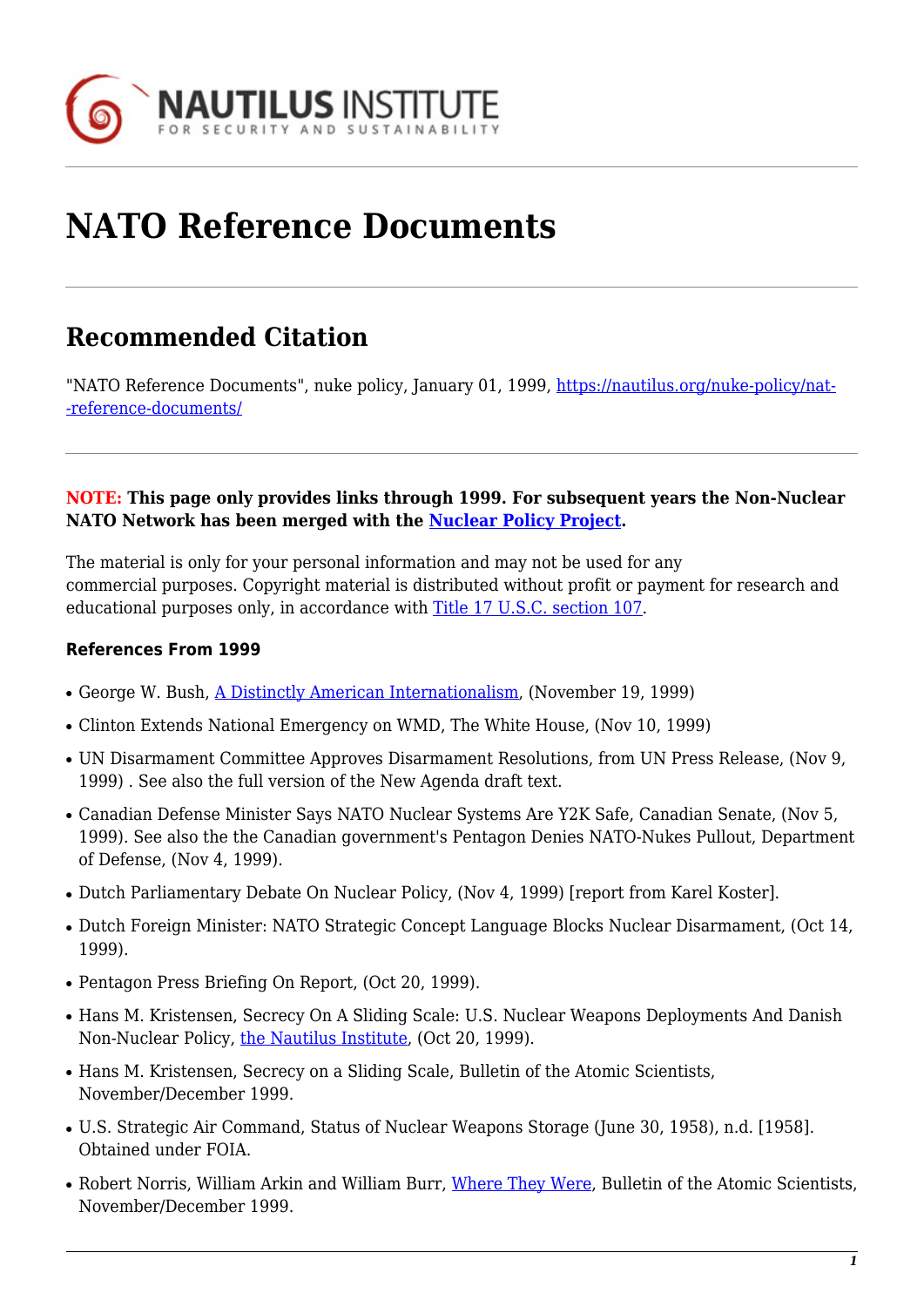- U.S. Department of Defense, Office of the Assistant Secretary of Defense, History of the Custody and Deployment of Nuclear Weapons: July 1945 through September 1977, Washington, D.C., 1977 (excerpt only) [PDF version].
- Russian Military Doctrine Draft, BBC, (Oct 11, 1999). [note: about 25 pages]
- Nuclear Lab Directors Say Nuclear Weapons Work, Department of Energy Press Release, (Oct 8, 1999).
- U.S. Military Wants Test Ban, Canegie Proliferation Brief, (Oct 7, 1999).
- Former Defense Chiefs Oppose Comprehensive Test Ban Treaty, reprinted in the Washington Times, (Oct 6, 1999).
- [Seismological Society of America Says CTBT Can Be Verified,](http://www.seismosoc.org/government/position_statement.html) (Oct 6, 1999).
- James Rubin Talks About CTBT Issue, Security Issues Digest, (Oct 1, 1999).
- New Agenda Coalition Resolution Calls For Nuclear Disarmament, (Sep 30, 1999).
- Joshua Handler writes: Russia's Nuclear and Strategic Forces in 2008-2013, (Sep 23, 1999) [no text-only version available].
- Statement On "New Agenda" Meeting On Nuclear Weapons, (Sep 23, 1999).
- Y2K NGO Conference Calls For Nuclear De-Alert, World Atomic Safety Holiday (WASH), (Sep 20, 1999).
- Nuclear De-Alerting Effort Underway In European Parliament, Proposition One, (Sep 17, 1999).
- "The Rise And Fall of Start II", Carnegie Endowment, (Sep 1999). Also available in a [PDF-format](http://www.bits.de/NRANEU/START/documents/pikayev.PDF).
- General Clark Briefing On Kosovo Strike Assessment, Security Issues Digest No. 180, (Sep 17, 1999).
- NATO's Nuclear Policy Missing From Toronto Meeting. Several documents are available:
	- ❍ Cohen and Shelton News Conference at Toronto Meeting, Security Issues Digest No. 183, (Sep 22, 1999)
	- ❍ Kramer Outlines Goals for Upcoming NATO Discussions, Security Issues Digest No. 178, (Sep 15, 1999).
	- ❍ Dod's Kramer Briefs on Upcoming NATO Ministerial, Security Issues Digest No. 179, (Sep 16, 1999).; and
	- ❍ [NATO's Toronto Meeting website](http://www.nato.int/docu/comm/1999/9909-trt/9909-trt.htm).
- ●
- Advisory Of De-Alerting Motion In Senate of Canada, Senator Douglas Roche, (Sep 14, 1999).
- U.S. Commission for National Security, New World Coming: American Security in the 21st Century (Phase I), (Sep 14, 1999). . See also the Support Research And Analysis (PDF-format - 1.49 MB).
- [Background Briefing On Cohen's Trip To Russia,](http://www.defenselink.mil/news/Sep1999/x09101999_xrfg-910.html) DOD, (Sep 10, 1999).
- Dutch Government Explains Its Nuclear Policy. Several documents are available:
	- ❍ Letter from September 9;
	- ❍ Letter from August 30.
	- ❍ Letter from March 12.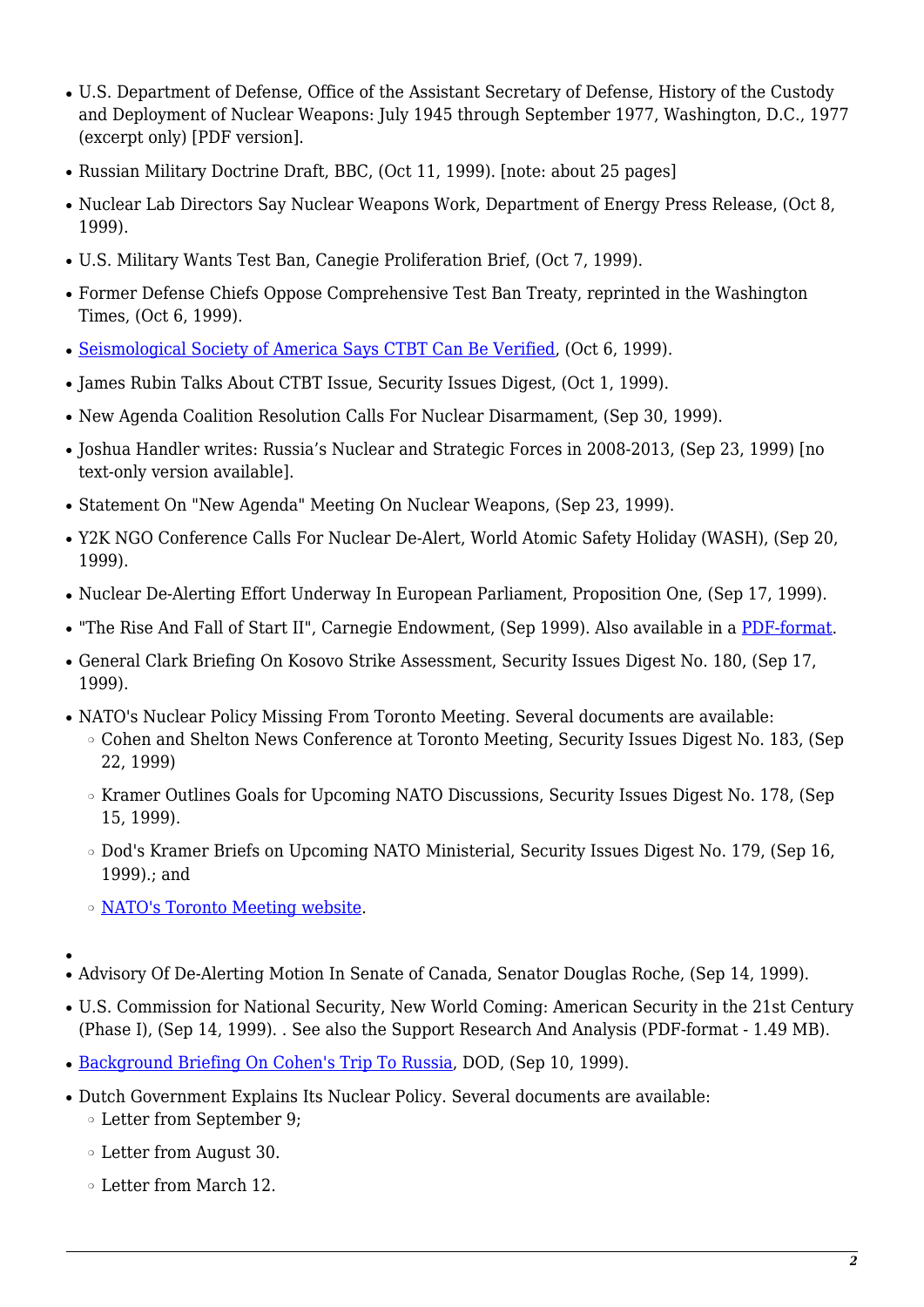- Central Intelligence Agency, National Intelligence Council, [Foreign Missile Developments and the](http://www.cia.gov/cia/publications/nie/nie99msl.html) [Ballistic Missile Threat to the United States Through 2015](http://www.cia.gov/cia/publications/nie/nie99msl.html), September 1999.
- The Carnegie Endowment's review and related news articles about the CIA report on missile proliferation, (Sep 1999).
- Canadian Senator Douglas Roche Motion For De-Alerting of Nuclear Weapons, (Sep 1999). See also Senator Roche's website.
- Canada's New Democratic Party Adopts Nuclear Abolition Policy, (Aug 1999).
- Nautilus Nuclear Program Director comments on earlier STRATFOR analysis on China-Taiwan crisis, (Aug 23, 1999).
- Daryl Kimball With Coalition to Reduce Nuclear Dangers commentson the recent U.S./Russian Nuclear Talks, (Aug 20, 1999).
- Jennifer Simons Statement on Nanoose Expropriation, (Aug 17, 1999).
- India's Nuclear Deterrence Paper Released. Several reference documents are available:
	- ❍ Draft Report of National Security Advisory Board on Indian Nuclear Doctrine, Ministry of External Affairs, Government of India, (Aug 17, 1999) [text-only version].
	- ❍ Opening remarks by Indian National Security Adviser Mr. Brajesh Mishra, (Aug 17, 1999)
	- ❍ See excerpts from official U.S. government reactions.
	- ❍ Also visit the Indian Ministry of External Affairs webpage with links to numerous reactions to India crossing the nuclear threshold.
- ●

●

- China's Threat to Taiwan: The Strategy of Bluff, STRATFOR Global Intelligence Update, (Aug 9, 1999).
- [Congressional proposal](http://prop1.org/2000/99markey.htm#hres177) to de-alert nuclear weapons, (Aug 5, 1999).
- Joshua Handler, Lifting the Lid on Russia's Nuclear Weapon Storage, Jane's Intelligence Review, (Aug 1, 1999).
- New CND report: The Next Chevaline Scandal?", (Aug 1999).
- Hans M. Kristensen, Japan Under the Nuclear Umbrella: U.S. Nuclear Weapons and Nuclear War Planning in Japan During the Cold War[,The Nautilus Institute,](http://www.nautilus.org/) Berkeley, CA, July 1999. (PDFformat)
- Jacques deLisle of the Foreign Policy Research Institute writes: The Taiwan Issue, (Jul 26, 1999).
- Facing Nuclear Dangers: An Action Plan for the 21st Century, the report of the Tokyo Forum for Nuclear Non-Proliferation and Disarmament, (July 25, 1999). The document is also available in a PDF version and a text-only format. A Japanese version is available here.
- Disarmament Bill introduced in the House of Representatives, (Jul 16, 1999).
- White House fact sheet on U.S. nonproliferation record, (Jul 15, 1999).
- Combating Proliferation of Weapons of Mass Destruction, Report of the Commission to Assess the Organization of the Federal Government to Combat the Proliferation of Weapons of Mass Destruction, Washington, D.C., (Jul 14, 1999), (PDF-format (1.6MB)).
- Rocky Road for NPT Review, Disarmament Diplomacy reprint of remarks by Acronym director Rebecca Johnson, (Jul 13, 1999). Also visit the [Acronym Institute.](http://www.acronym.org.uk/)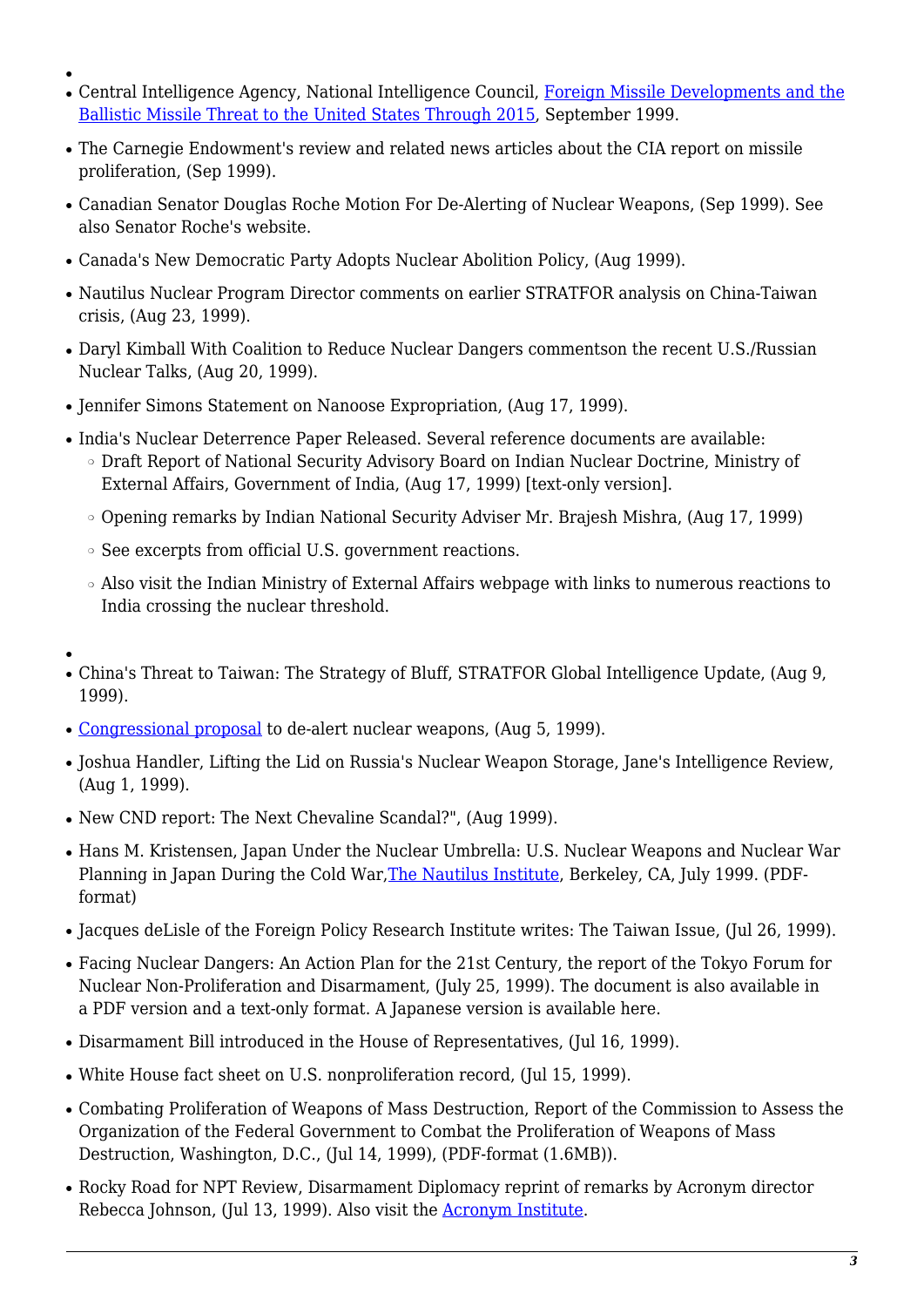- Press Briefing by Russian Defense Minister on the Zapad-99 military exercise, (Jul 9, 1999). For previous reports about Zapad-99, go here.
- The Austrian Parliament's Nuclear-Free Act, (Jul 1, 1999).
- Anatoliy Stepanovich Dyakov and Pavel Lenardovich Podvig: Fate of START Treaties, ABM Treaty Viewed, Nezavisimoye Voyennoye Obozreniye, (Jul 2, 1999).
- Abolition 2000: The St. Petersburg Declaration, (Jun 19, 1999). Gohere for a text-only version.
- U.S. And Russia To Attempt New Nuclear Talks. Several items are available: ❍ Official U.S.-Russian statement. Also available in text-only version.
	- ❍ Nuclear excerpts from White House news briefing. Go here for full briefing.
	- ❍ Also read the analysis by the Council for a Liveable World.
- ●
- Russian Ratification of START II Before START III Is "Preferable," White House Says. Go here for nuclear excerpts from White House news briefing, or here for full briefing.
- No First Use Is Out of the Question and Nuclear Bombs Stay in Europe, NATO Officials Tell IPPNW, IPPNW, (Jun 9, 1999).
- European Council's Russian Policy Statement, (Jun 4, 1999). For a text-only version, go here).
- Duma Deputy Writes on Navy Role in Russian Strategic Concept, Nezavisimove Voyennove Obozreniye, (Jun 4, 1999).
- European Council Issues Statement About Common European Policy on Security and Defense, contributed by Sharon Riggle, (Jun 3, 1999). For a text-only version, go here.
- Navy Deputy Commander Outlines Future Russian Naval Doctrine, Morskoy Sbornik (Moscow), (May 1999).
- Senator Roche's Report/Analysis of NPT Conference, unattributed, (May 25, 1999).
- Statement by the New Agenda at NPT PREPCOM Meeting, (May 12, 1999).
- [NATO Strategic Concept Triggers Senate Amendment to Defense Bill,](http://rs9.loc.gov/cgi-bin/bdquery/z?d106:SP00377:) U.S. Senate, Amendment 377 to S.1059, (May 24, 1999). For a text-only version, go here.
- Chinese Commandant Writes About Effects of Kosovo on Global Security, Liaowang (Beijing), (May 15, 1999).
- NATO Nuclear Strategy Review, No First Use, Pre-emptive Counter-Proliferation, excerpt from NGO presentation to the NPT PREPCOM meeting in New York, (May 11, 1999). This is also available in text-only version.

To see the full NGO presentation, go here.

• U.K. House of Commons Debates Nuclear Policy, Report from the Acronym Institute, (May 10, 1999).

U.S. State Department [1999 assessment on terrorism](http://www.state.gov/www/global/terrorism/1998Report/1998index.html), (Apr 1999). For a quick-view of the number of terrorist acts 1978-1998, go [here.](http://www.state.gov/www/global/terrorism/1998Report/p.gif)

- Senator Roche Writes: NATO Summit Commits to Nuclear Policy Review, (Apr 29, 1999).
- The NATO Washington Summit.
	- ❍ [Washington Summit Communiqué](http://www.nato.int/docu/pr/1999/p99-064e.htm), NATO Press Release NAC-S(99)64, (Apr 24, 1999).
	- $\circ$  [Nato's New Strategic Concept](http://www.nato.int/docu/pr/1999/p99-065e.htm), (Apr 25, 1999). For text-only format, go here. Also available are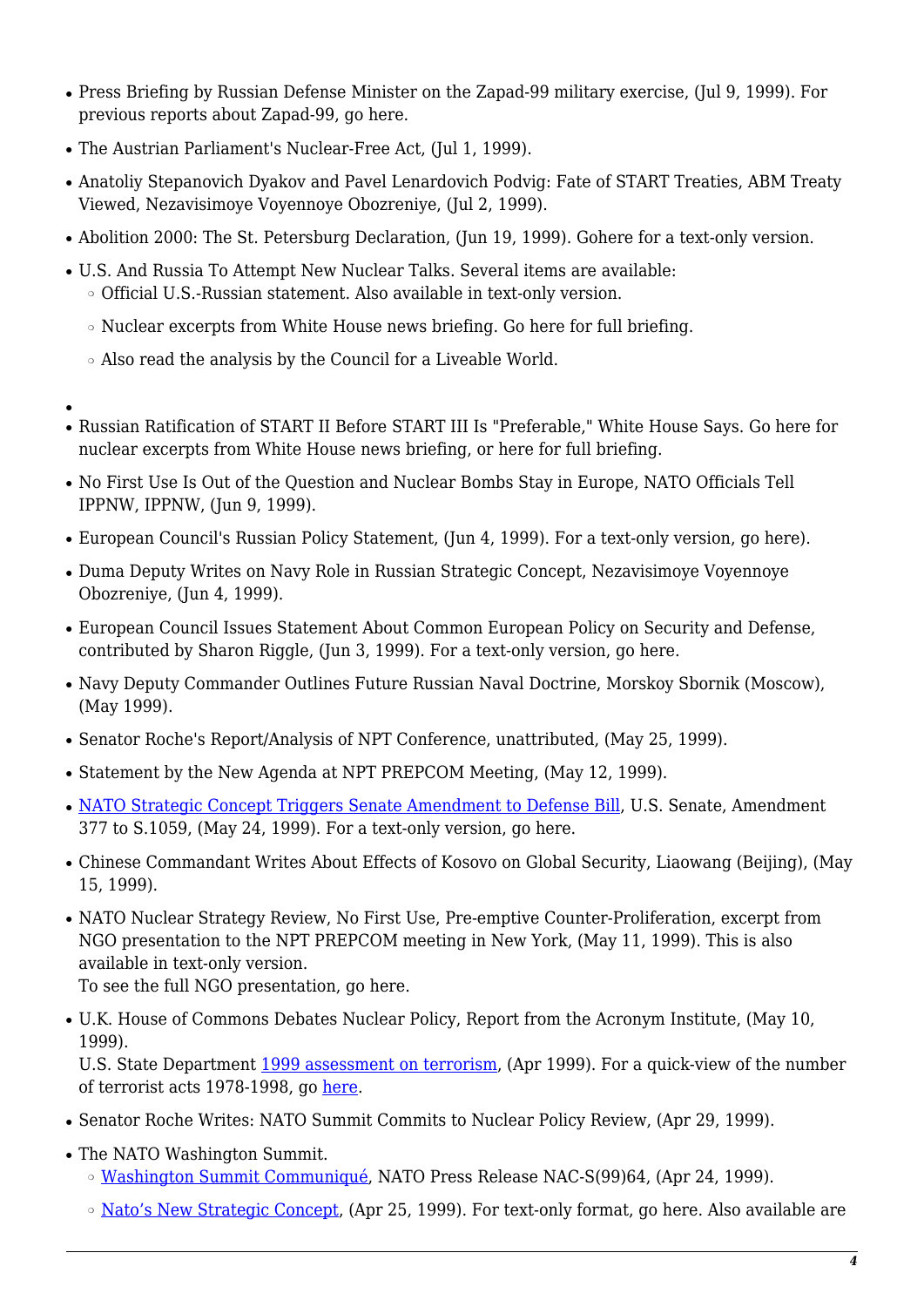the nuclear paragraphs in an excerpt format, or the previous Concept from 1991.

- ❍ Fact Sheet: NATO's New Strategic Concept, (Apr 24, 1999). For text-only version, go here.
- ❍ Fact sheet: NATO on Weapons of Mass Destruction, (Apr 24, 1999). For text-only version, go here.
- ❍ Fact Sheet: NATO on Defense Capabilities Initiative, (Apr 24, 1999). A text-only version is available here.
- For a variety of other information from the Summit, go [here.](http://www.nato.int/docu/comm/1999/9904-wsh/9904-wsh.htm)
- Canadian Senator Douglas Roche's analysis and reaction to the Canadian Government's response on Canadian nuclear disarmament policy, (Apr 20, 1999).
- Canadian Government Response to Committee Report on Nuclear Disarmament.
	- ❍ Department of Foreign Affairs, press release, (Apr 19, 1999). Also available in text-only format.
	- ❍ The Canadian Government's response to the Foreign Affairs Committee report. A text-only version is available here.
	- ❍ The Canadian Government's statement on nuclear disarmament and non-proliferation objectives, (Apr 19, 1999). For a text-only version, go here.
	- ❍ Related Department of Foreign Affairs news releases.
	- ❍ Related Department of Foreign Affairs statements.
- ●

●

- Excerpts from the Dutch Foreign Minister van Aartsen's letter to the Dutch Parliament about the NATO summit, (Apr 19, 1999). The letter is also available in a text-only version.
- Frank Blackaby: First Use Against International Law, summary, (Apr 10, 1999). The full report is available here.
- Bruno Tertrais, Nuclear Policies in Europe, Adelphi Paper 327 (press release only), (Mar 1999). For a text-only version, go here.
- David S. Yost, The U.S. and Nuclear Deterrence in Europe, Adelphi Papers 326 (press release only), (Mar 1999). For a text-only version, go here.
- United Kongdom House of Commons Defence Committee, The Future of NATO: The Washington Summit, (Mar 31, 1999). Note: only includes the nuclear excerpts. (PDF document). For a summary of the whole hearing produced by BASIC, go here. The BASIC summary is also available in a text-only format.
- Summary Report of the seminar briefing "The 1999 NPT PrepCom: Towards the 2000 Review Conference, CESD, (Mar 24, 1999).
- Dutch Foreign Minister Letter Explains Nuclear Policy to Parliament, (Mar 12, 1999).
- Robin Collins, Politically Complex, Morally Necessary: Possibilities for NFU Advocacy by Canada?, (Mar 4, 1999).
- [Report of the Commission On Maintaining United States Nuclear Weapons Expertise](http://www.dp.doe.gov/public/chilesrpt.htm), Report to the Congress and Secretary of Energy Pursuant to the National Defense Authorization Acts of 1997 and 1998, (March 1, 1999).
- Nuclear Doctrine Remains Thorn in NATO's Side. Commentary on nuclear debate by Stephen Young, (Feb 24, 1999).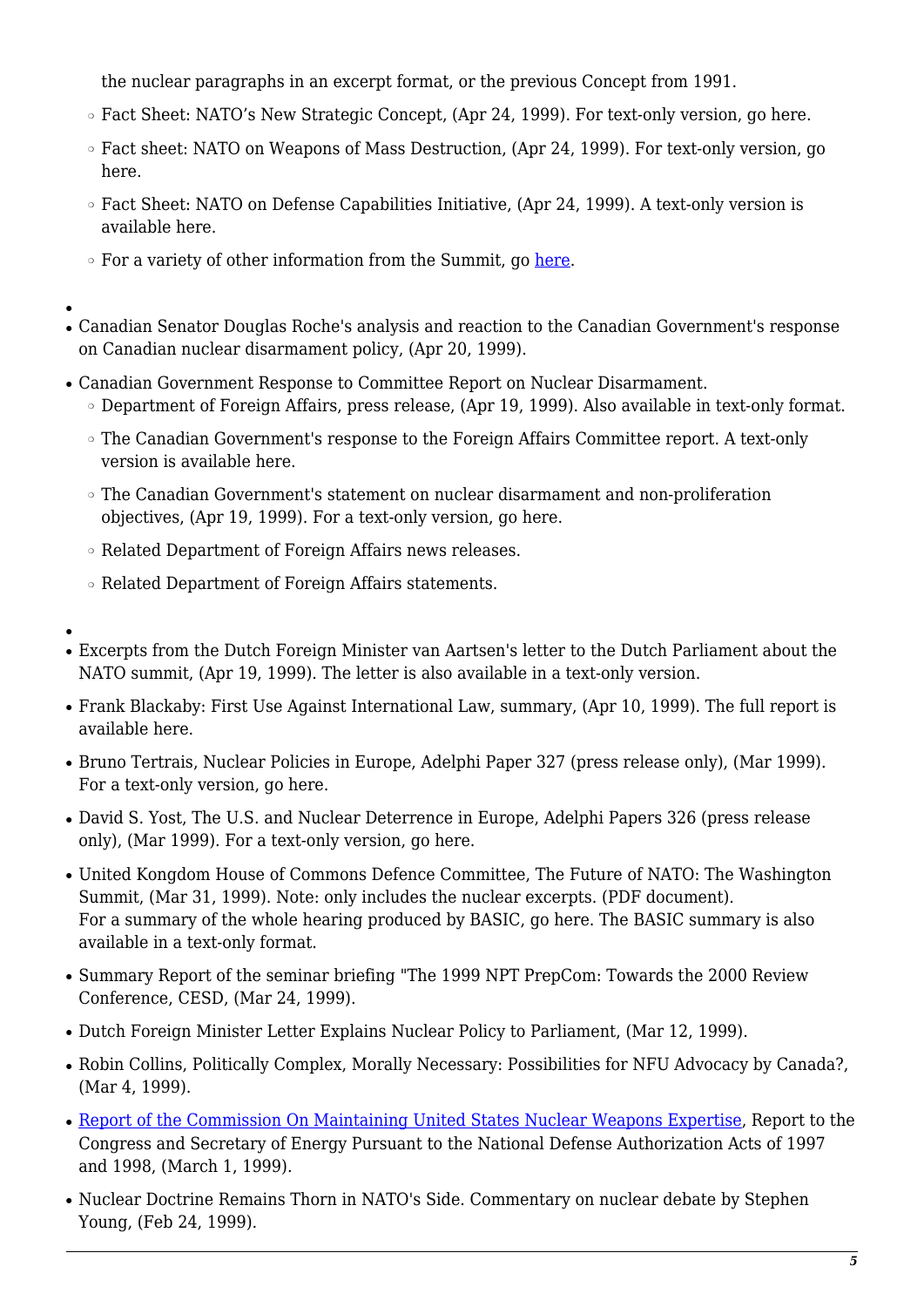- Britain "Firmly Opposed" to No-First-Use but Willing to Discuss Other Nuclear Aspects. Report from Thomas Neve, (Feb 17, 1999).
- Otfried Nassauer's Briefing on German Nuclear Policy Issue, (Feb 8, 1999).
- 1999 Posture Statement by General Henry H. Shelton, Chairman of the Joint Chiefs of Staff, Before the 106th Congress, House Armed Services Committee, United States House of Representatives, (Feb 2, 1999). For a text-only version, go here. This statement is also available in a excerpt version from the U.S. Mission to NATO either in a web-

format or in a text-only format.

- Russian Official Deplores New NATO Strategy Document, Mezhdunarodnaya Zhizn (Moscow), (Feb 1, 1999).
- A Risk Reduction Strategy for NATO, BASIC Research Report 99.1, (Feb 1999). For a text-only version of the nuclear chapters only, gohere.
- Text from "NATO at Fifty" Wilton Park Conference, January 1999. For a text-only version, go here.
- Robert Bell's Briefing on Defense and Arms Control, (Jan 21, 1999). For a text-only version, go here.

# **References From 1998**

- PPNN News Brief #44, 4th Quarter 1998 (December 1998). PDF document.
- NATO General Secretary Responds to Question From BASIC Director Dan Plesch, (Dec 17, 1998).
- High-Level Briefing Following NATO Meetings on December 17, 1998.
- [NATO Defense Planning Committee and Nuclear Planning Group Meeting,](http://www.nato.int/docu/pr/1998/p98-151e.htm) (Dec 17, 1998).
- [NATO Defense Ministers Atlantic Council Meeting](http://www.nato.int/docu/pr/1998/p98-152e.htm), (Dec 17, 1998).
- General Butler's letter to NATO Defense Ministers, (Dec 12, 1998).
- [Canada and the Nuclear Challenge: Reducing the Political Value of Nuclear Weapons for the](http://www.parl.gc.ca/InfoComDoc/36/1/Fait/studies/reports/faitrp07-e.htm) [Twenty-First Century](http://www.parl.gc.ca/InfoComDoc/36/1/Fait/studies/reports/faitrp07-e.htm), Report of the Canadian Parlaiment's Standing Committee on Foreign Affairs and International Trade (Dec 1998).
- [NATO Foreign Ministers Meeting](http://www.nato.int/docu/pr/1998/p981208e.htm), (Dec 8, 1998). For a text-only version, go here.
- Dutch parliamentary Resolution on NATO and No-First-Use Policy, (Dec 3, 1998).
- Martin Butcher, et.al., Western European Options for Nuclear Risk Reduction, BASIC Nuclear Futures Report 98.5 (Dec. 1998).
- U.S., German Defense Officials on NATO Nuclear Policy (Nov. 26, 1998).
- Excerpts from Joint U.S.-German Press Briefing (Nov 24, 1998). For full text go here.
- Excerpts from Secretary Cohen's Asia Strategy Briefing (Nov 23, 1998). For full text go here.
- Letter from President Clinton to the Congress On Weapons of Mass Destruction; Extends National Emergency Relating to These Weapons, (Nov 12, 1998). This is a text-only document.
- [National Security Strategy for a New Century,](http://www.whitehouse.gov/WH/EOP/NSC/html/documents/nssr.pdf) The White House, (Oct 1998). PDF document only.
- Cathleen Fisher and Caroline Earle, China's No-First-Use Policy, The Stimson Center, (Oct 1998). Go here for text-only version. This is a preface to the following Electronic Essays:
	- ❍ Liu Huaqiu, No-First-Use and China's Security, The Stimson Center, Electronic Essay, (Oct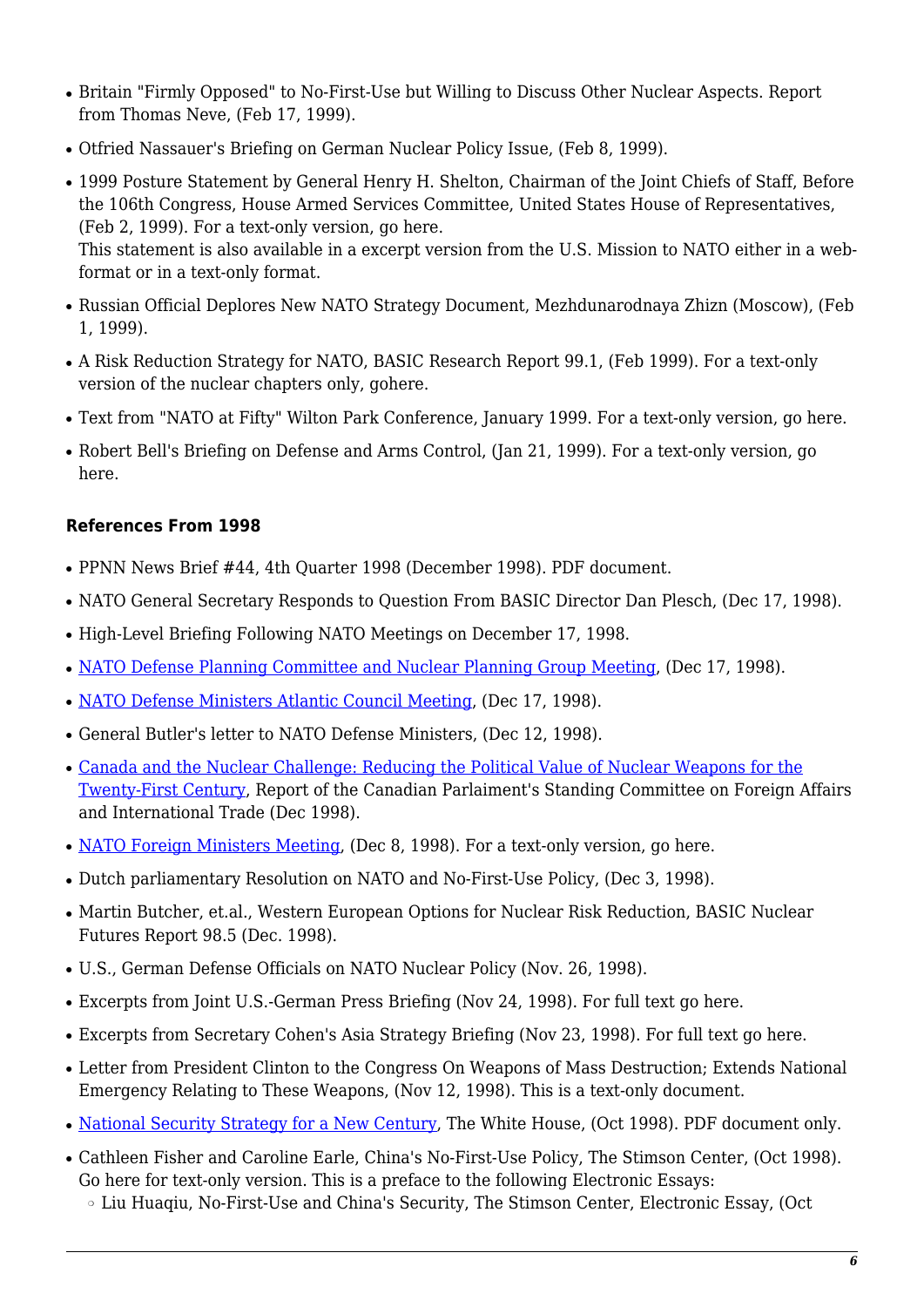1998). Go here for text-only version.

- ❍ Dingli Shen, China's Negative Security Assurances, The Stimson Center, Electronic Essay, (Oct 1998). Go here for text-only version.
- ●
- Martin Butcher, NATO Formulating New Strategic Concept, BASIC Reports #66, (Oct 23, 1998). For a text-only version, go here.
- The Roth Report: NATO in the 21st Century (Oct 2, 1998).
- U.S. Secretary of Defense William Cohen's Prepared Talking Pointson the NATO Summit Agenda, prepared for his Remarks at the Informal Defense Ministerial Meeting Vilamoura, Portugal (Sep 25, 1998).
- Norwegian Foreign Minister Vollebaek's Response to German Call for NATO Nuclear Review, (Sep 1998).
- PPNN News Brief #43, 3rd Quarter 1998 (September 1998). PDF format.
- NATO Forces: Preparing For New Roles and Missions, North Atlantic Assembly (Sep 25, 1998).
- Ambassador Thomas Graham, No First Use, an Explanation Paper from LAWS, (Jul 1998).
- U.S. Nuclear Policy in the 21st Century: A Fresh Look at National Strategy and Requirements, Center for Counterproliferation Research, National Defense University (July 1998).
- [Statements of Gen. George Lee Butler](http://commdocs.house.gov/committees/security/has197000.000/has197000_0f.htm) (USAF), Ret., before the House National Security Committee, on the Findings and Conclusions of the Commission to Assess the Ballistic Missile Threats to the United States, (Jul 16, 1998). A text-only verison with Gen. Butler's remarks is available here.

To see the final report from the Commission to Assess the Ballistic Missile Threats to the United States dated July 15, 1998, go here.

- Gwendolyn M. Hall, et.al., A Post-Cold War Nuclear Strategy Model, Institute for National Security Studies, Occational Papers #22, U.S. Air Force Academy (July 1998). For PDF version go here.
- Harald Müller and Makarim Wibisono, Approaches to Nuclear Disarmament: Two Views, PPNN Issue Review # 12 (April 1998). [PDF format.](http://www.ppnn.soton.ac.uk/ir12.pdf)
- William M. Arkin and Hans M. Kristensen, "Dangerous Directions, "Bulletin of the Atomic Scientists, March/April 1998 [PDF-version];
- Hans M. Kristensen, Proliferation of Weapons of Mass Destruction and US Nuclear Strategy, BASIC Nuclear Futures Report 98.2 (March 1998). PDF Format. For text summary go here. If the BASIC site is down, go [here](https://nautilus.org/wp-content/uploads/2015/07/nfuture21.pdf) for an alternative posting.
- PPNN News Brief #41, 1st Quarter 1998 (March 1998). PDF format. See also the chapter Security Assurances and Nuclear-Weapon-Free Zones from the PPNN Briefing Book: The Evolution of the Nuclear Non-Proliferation Regime, Volume I, Fourth Edition, 1998.
- Brian Hall, [Overkill Is Not Dead](http://www.nytimes.com/1998/03/15/magazine/overkill-is-not-dead.html), [The New York Times Magazine](http://www.nytimes.com/), (Mar 15, 1998).
- Report of the Canberra Commission on the Elimination of Nuclear Weapons, (Jan 1998). This documents is in a web page HTML format. For a PDF format, go [here.](https://nautilus.org/wp-content/uploads/2015/07/ccreport.pdf)

# **References From 1997**

• National Military Strategy of the United States of America, (1997). For a text-only version, go here.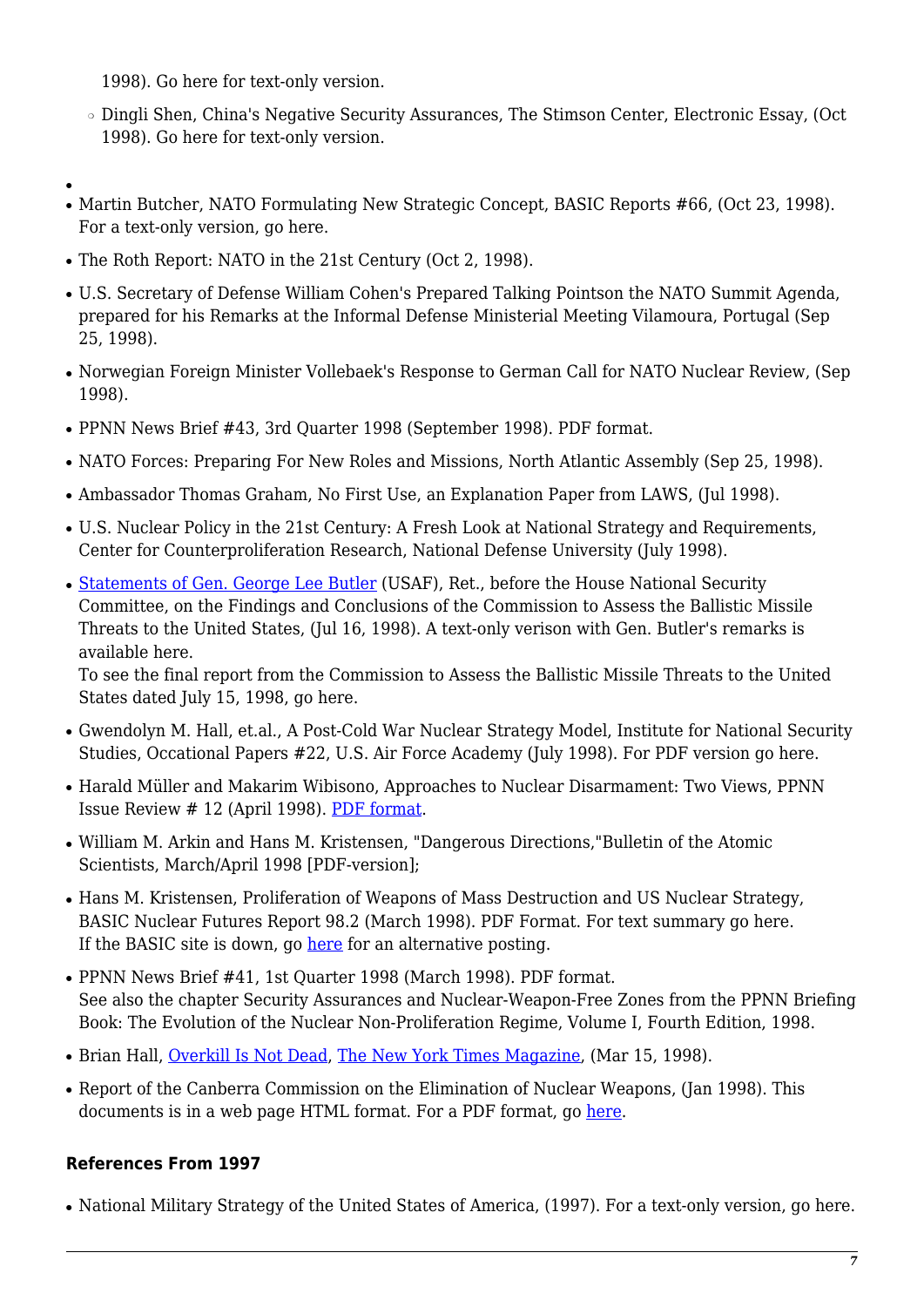- Walter Slocombe, Is there still a role for nuclear deterrence?, NATO Review, No. 6, Vol. 45, Nov-Dec 1997, pp. 23-26.
- Paula DeSutter, Proliferation, from Strategic Assessment 1997, National Defense University, Institute for Strategic Studies (1997).
- DOD Counterproliferation Program Review Committee's Annual Report To Congress, (1997).
- Andrew J. Goodpaster, General, U.S. Army (Retired), Shaping the Nuclear Future: Toward a More Comprehensive Approach, Atlantic Council of the United States, Occational Papers, (Dec 1997). PDF document. If the link is dead, go here.
- Bruce G. Blair, et.al., Taking Nuclear Weapons off Hair-Trigger Alert, Scientific American (Nov 1997). If the page is too slow to load, go tohere for a text-only format.
- Jeffrey A. Larsen, NATO Counterproliferation Policy: A Case Study in Alliance Politics, Institute for National Security Studies, Occational Papers #22, U.S. Air Force Academy (November 1997). For PDF version go here.
- Harald Mueller and Katia Frank, A German View of Nuclear Postures, Committee on Nuclear Policy Brief Vol. 1, No. 15, The Stimson Center, (Oct 8, 1997).
- Victor A. Utgoff, Nuclear Weapons and the Deterrence of Biological and Chemical Warfare, The Stimson Center, Occational Paper No. 36, (Oct 1997). PDF version only.
- PPNN News Brief #39, 3rd Quarter 1997 (October 1997). PDF document.
- Hans M. Kristensen, Targets of Opportunity: How nuclear planners found new targets for old weapons, Bulletin of the Atomic Scientists (Sep 1997).
- Natural Resources Defense Council, End Run: The U.S. Government's Plan for Designing Nuclear Weapons and Simulating Nuclear Explosions under the Comprehensive Test Ban Treaty, August 1997.
- Paul E. Gallis, [NATO: Article V and Collective Defense,](http://www.fas.org/man/crs/97-717f.htm) Congressional Research Service, Report No. 97-717 F, (Jul 17, 1997). A text-only version is available here.
- [The Future of U.S. Nuclear Weapons Policy,](http://www.nap.edu/readingroom/books/fun) National Academy of Sciences (1997). For a brief summary, see the Committee on Nuclear Policy Brief. A full frame-version came be found here. To see the Center for Security Policy's criticism of the report go here.
- PPNN News Brief #38, 2nd Quarter 1997 (June 1997). PDF document.
- Alexei Arbatov, Russian Militarty Doctrine and Strategic Nuclear Forces to the Year 2000 and Beyond, paper prepared for the conference Russian Defense Policy Towards the Year 2000, Naval Postgraduate School, Monterey, California, (Mar 26-27, 1997). For a text-only version, go here.
- Prepared statement by Acting Assistant Secretary of Defense for International Security Policy, Franklin C. Miller, on Threat Reduction and Counterproliferation Policy, Before the Strategic Forces Subcommittee of the Senate Armed Services Committee, (Mar 5, 1997). This is text-only version.
- Gregory L. Schulte, Dispelling Myths About NATO's Nuclear Posture, USIA (Feb 20, 1997). This is a text-only document. For a link to web version, go here.

## **References From 1996**

• William C. Potter, Next Steps in Nuclear Disarmament: The Challenge of Tactical Nuclear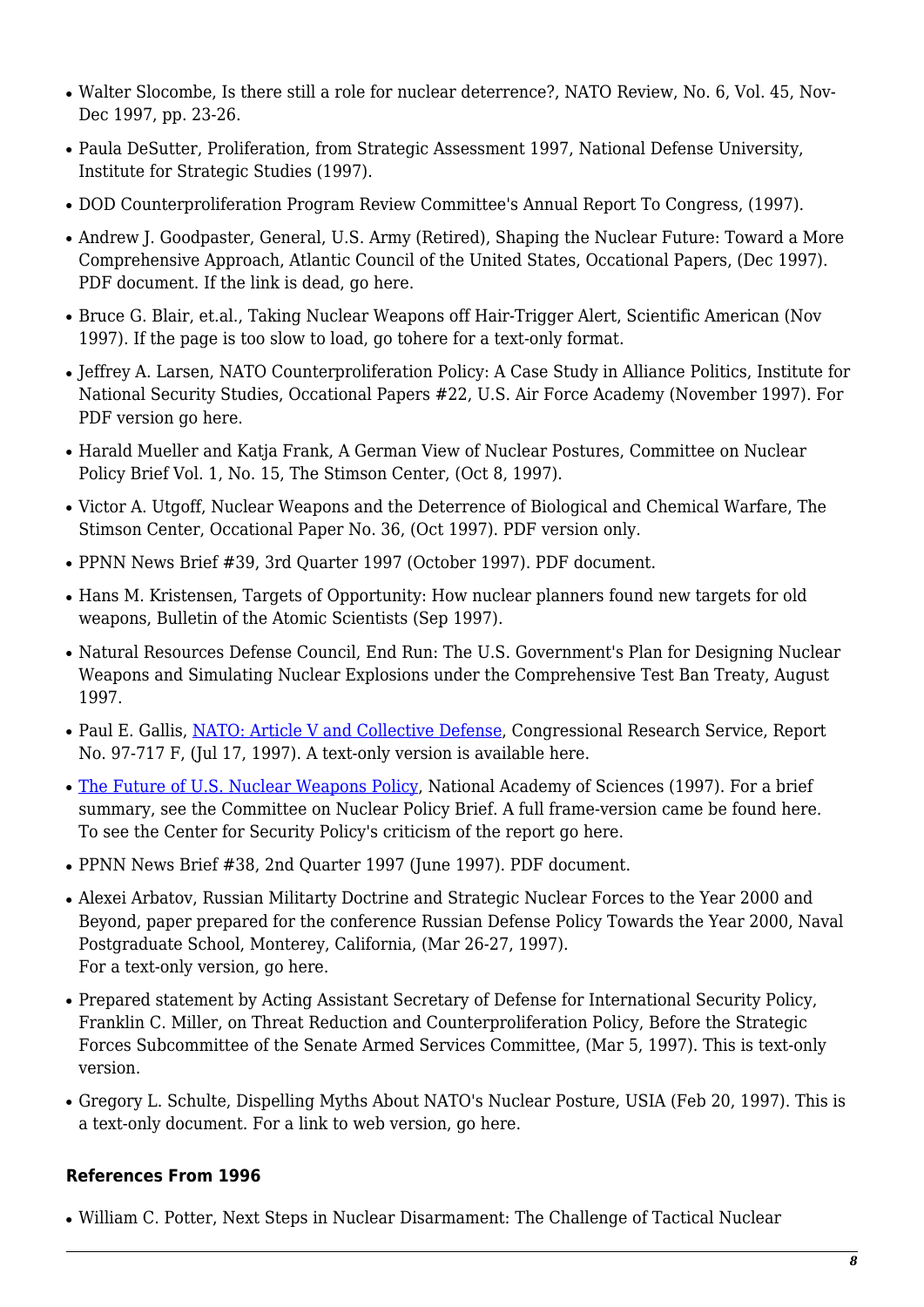Weapons, Monterey Institute for International Studies, California (Dec 1996).

- Aspen Strategy Group Recommendations to Reduce Nuclear Proliferation Threat, Oct 3, 1996).
- George Bunn and Roland Timerbaev, Security Assurances to Non-Nuclear-Weapon States: Possible Options for Change,, PPNN Issue Review #7 (September 1996). PDF format.
- [U.S. Doctrine for Joint Theater Nuclear Operations, JP 3-12.1](http://www.wslfweb.org/docs/doctrine/theaternukeops.pdf), (Feb 9, 1996). PDF document only.
- PPNN News Briefs from 1996 and earlier.

### **References From 1995**

- Essentials of Post-Cold War Deterrence, internal U.S. Strategic Command document (1995). For PDF version go here.
- U.S. Doctrine for Joint Nuclear Operations (JP 3-12), (Dec 15, 1995). PDF-only document.
- [China: Arms Control and Disarmament](http://prop1.org/prop1/chwp.htm), Excerpts from the official Chinese position on nuclear weapons disarmament, from a "White Paper" issued November 1995 by the Information Office of the People's Republic of China.
- William T. Johnson, NATO Strategy in the 1990s: Reaping the Peace Dividend or the Whirlwind?, Strategic Studies Institute, U.S. Army War College, (May 25, 1995). PDF document only.

### **References From 1994 and Earlier**

- George Bunn and Roland M. Timerbaev, Security Assurances to Non-Nuclear Weapon States, The Nonproliferation Review, Fall 1993, Volume 1 - Number 1, [Monterey Institute of International](http://www.miis.edu/) [Studies](http://www.miis.edu/), California.
- General John R. Galvin, From Immediate Defence Towards Long-Term Stability, NATO Review, Vol. 39, No. 6, December 1991, pp. 14-18. For a text-only version, go here.
- Michael Legge, The Making of NATO's New Strategy, NATO Review, Vol. 39, No. 6, December 1991, pp. 9-14. For a text-only version, go here.
- Manfred Wörner, NATO Transformed: The Significance of the Rome Summit, NATO Review, Vol. 39, No. 6, December 1991, pp. 3-8. For a text-only version, go here.
- NATO's Strategic Concept, as agreed by the Heads of State and Government participating in the meeting of the North Atlantic Council in Rome on 7th-8th November 1991. For a text-only version, go here.
- [NATO Ministerial Communiques 1949-1998.](http://www.nato.int/docu/comm.htm)
- U.N. General Assembly Resolutions 1981-1998.
- The World Court Project of Physicians for Global Survival (Canada).

NOTE: Some of the links connect to PDF documents which can only be opened with the Adobe Acrobat Reader. If you don't have this program, download it [here](http://www.adobe.com/) for free.

Please inform the [site manager](mailto:Nautilus@nautilus.org) of any dead links you encounter.

View this online at: https://nautilus.org/nuke-policy/nato-reference-documents/